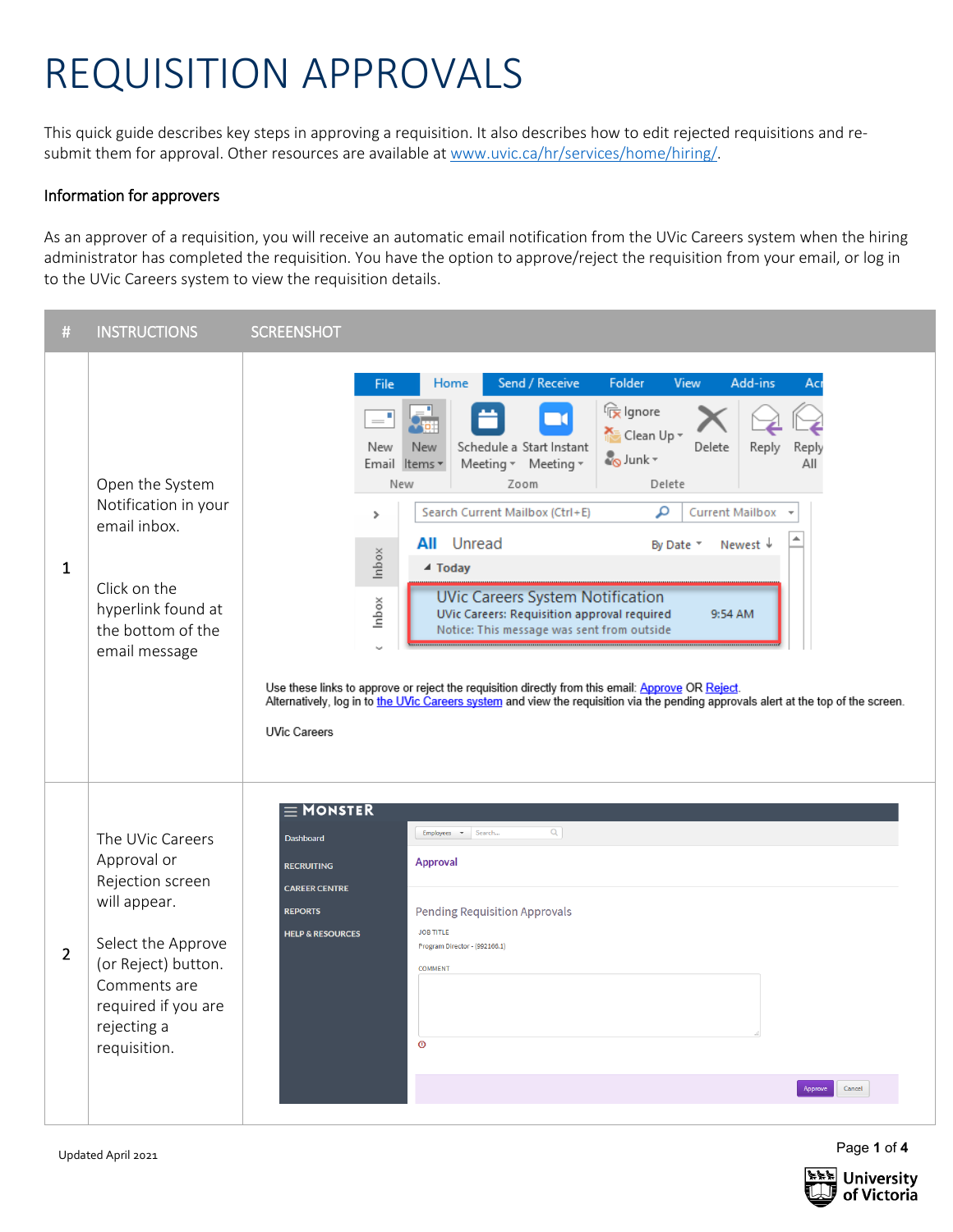| #              | <b>INSTRUCTIONS</b>                                                                                 | <b>SCREENSHOT</b>                                                                                                                                                                                                                                                                                                                                                                                                                                                                                                                                                                                                                                                                                                                                                             |  |  |  |  |  |
|----------------|-----------------------------------------------------------------------------------------------------|-------------------------------------------------------------------------------------------------------------------------------------------------------------------------------------------------------------------------------------------------------------------------------------------------------------------------------------------------------------------------------------------------------------------------------------------------------------------------------------------------------------------------------------------------------------------------------------------------------------------------------------------------------------------------------------------------------------------------------------------------------------------------------|--|--|--|--|--|
| 3              | A Success message<br>will appear at the<br>top of the screen.                                       | ×<br>✔ Success: Action(s) Recorded<br>$\alpha$<br>Search<br>Employees $\bullet$<br><b>My Pending Approvals</b><br><b>T</b> Filter<br>No pending approvals found to display.                                                                                                                                                                                                                                                                                                                                                                                                                                                                                                                                                                                                   |  |  |  |  |  |
|                | Approving from UVic Careers system                                                                  |                                                                                                                                                                                                                                                                                                                                                                                                                                                                                                                                                                                                                                                                                                                                                                               |  |  |  |  |  |
| $\mathbf{1}$   | Sign in to the UVic<br>Careers website<br>from MyPage or<br>https://uvic.mua.hrd<br>epartment.com/. | Log in<br><b>First Time User?</b><br><b>Returning User</b><br><b>Current UVic Employee Login</b><br>Submit a Résumé/CV Profile before applying<br>If you are a current UVic employee, click on the blue button<br>Maintain an up-to-date Résumé/CV<br>below and sign in using your NetLink ID. Please contact<br>uviccareers@uvic.ca if you have problems logging into your<br>Create job search agents that will do the searching for you<br>account.<br>and much more<br><b>Sign in to UVic</b><br>Create new account if you are not a current UVic<br>Non UVic Employee Login<br>employee<br>If you are not currently a UVic employee, but you have already<br>created a UVic Careers account, log in using your email<br>address.<br><b>User email</b><br><b>Password</b> |  |  |  |  |  |
| $\overline{2}$ | Choose the<br>Requisitions<br>Pending Your<br>Approval alert on<br>the Main<br>Dashboard screen.    | $\hbox{\scriptsize\it\alpha}$<br>Employees <b>v</b><br>Search<br><b>Main Dashboard</b><br><b>Alerts</b><br>• Requisitions Pending Your Approval (1)                                                                                                                                                                                                                                                                                                                                                                                                                                                                                                                                                                                                                           |  |  |  |  |  |

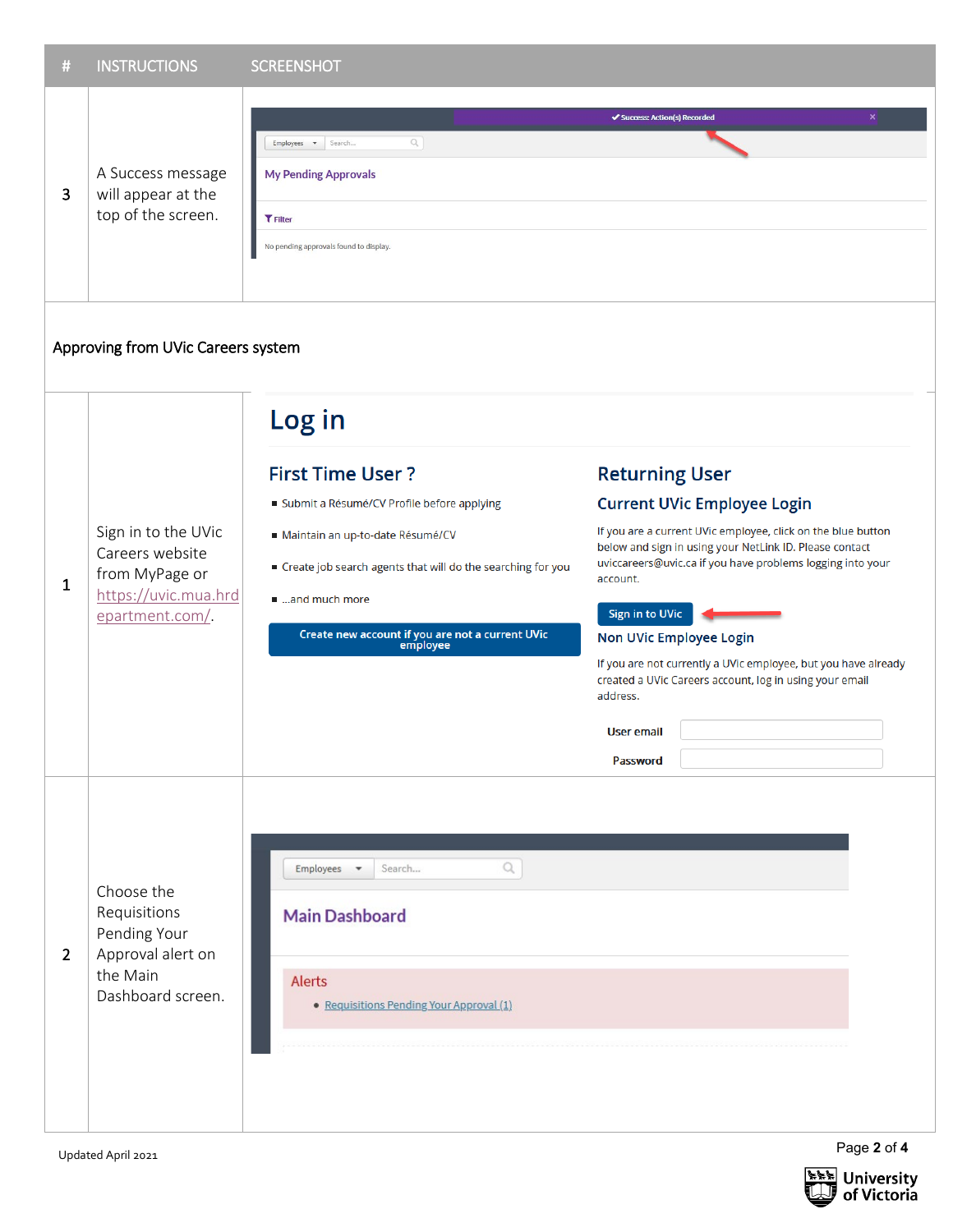| #              | <b>INSTRUCTIONS</b>                                                                                                                                                                                                                                                                                                                | <b>SCREENSHOT</b>                                                                                                                                                                           |                                                                                                                                                              |                                                                                                                |                             |                                                                          |                                                                                                                   |
|----------------|------------------------------------------------------------------------------------------------------------------------------------------------------------------------------------------------------------------------------------------------------------------------------------------------------------------------------------|---------------------------------------------------------------------------------------------------------------------------------------------------------------------------------------------|--------------------------------------------------------------------------------------------------------------------------------------------------------------|----------------------------------------------------------------------------------------------------------------|-----------------------------|--------------------------------------------------------------------------|-------------------------------------------------------------------------------------------------------------------|
|                | Alternatively, choose<br>recruiting tab ><br>Approvals                                                                                                                                                                                                                                                                             | <b>My Pending Approvals</b><br>T Filter<br>$\times$ Requisitions<br>$\ <\ <\ 1\ >\ >$<br>$\Box$ DIVISION<br>JOB CODE $\sim$<br>Career Services<br>992166                                    | REQ. # Y<br>REQUISITION Y<br>992166.1<br>Program Director                                                                                                    | DATE CREATED * RECRUITER *<br>4/27/2021 UVic Careers                                                           | $HM \sim$<br>Belinda Fontes | ATTACHMENT(S) MEMBERS<br>> 2 Members (Serial)<br>$\overline{0}$          | Approval History View All Pending Approvals<br>Displaying 1-1 of 1 10 25 50 100 per page<br>ACTIONS<br>$\vee$ 0 : |
| 3              | From the My<br>Pending Approvals<br>page, in the Actions<br>column choose the<br>green "Approve" or<br>red "Reject" buttons.<br>Alternatively, check<br>the box in the<br>column on the far<br>left next to the<br>applicable<br>requisition(s). Then<br>use the Approve/<br>Reject buttons at the<br>bottom and choose<br>Submit. | <b>T</b> Filter<br>$\blacktriangleright$ Requisitions<br>□<br><b>DIVISION</b><br>Career Services<br>☑<br>> Offers<br><b>BULK ACTIONS</b><br>Approve all selected<br>$O$ Reject all selected | <b>MEMBERS</b><br>▶ 2 Members (Serial)<br>JOB CODE Y<br>992166                                                                                               | Displaying 1 - 1 of 1 10 25 50 100 per page<br>REQ.# Y<br>REQUISITION Y<br>992166.1<br><b>Program Director</b> | <b>ACTIONS</b>              | DATE CREATED Y RECRUITER Y<br>4/27/2021<br><b>UVic Careers</b><br>Submit |                                                                                                                   |
| $\overline{4}$ | The Approval or<br>Rejection screen will<br>appear.<br>Select the Approve<br>(or Reject) button.<br>Comments are<br>required if you are<br>rejecting a<br>requisition.                                                                                                                                                             | $\equiv$ MONSTER<br>Dashboard<br><b>RECRUITING</b><br><b>CAREER CENTRE</b><br><b>REPORTS</b><br><b>HELP &amp; RESOURCES</b><br>$\circledcirc$                                               | Employees $\bullet$ Search<br><b>Approval</b><br><b>Pending Requisition Approvals</b><br><b>JOB TITLE</b><br>Program Director - (992166.1)<br><b>COMMENT</b> | Q                                                                                                              |                             | Approve<br>Cancel                                                        |                                                                                                                   |